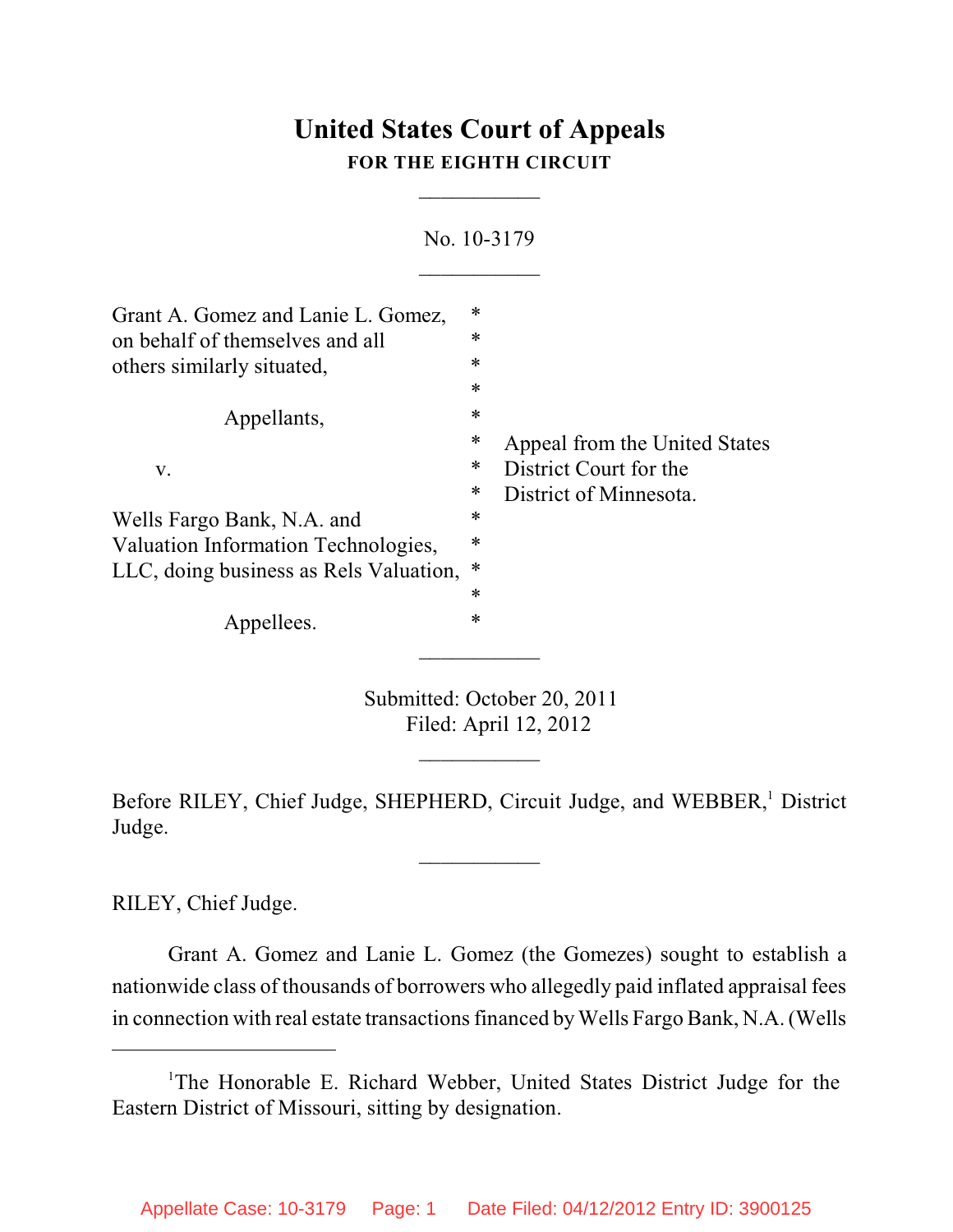Fargo). The Gomezes appeal the district court's<sup>2</sup> dismissal of their claims contending the appraisal practices of Wells Fargo and Valuation Information Technology, LLC d/b/a Rels Valuation (Rels, and collectively, appellees) unjustly enriched Rels and violated the Racketeer Influenced and Corrupt Organizations Act (RICO), 18 U.S.C. § 1961 etseq.; the Real Estate Settlement Procedures Act of 1974 (RESPA), 12 U.S.C. § 2601 et seq.; California's Unfair Competition Law (UCL), Cal. Bus. & Prof. Code § 17200 etseq.; and Arizona's anti-racketeering statute, Ariz. Rev. Stat. § 13-2314.04 (AZRAC). We affirm.

## **I. BACKGROUND**

# **A. Facts**<sup>3</sup>

The Gomezes are a married couple from Scottsdale, Arizona who mortgaged and refinanced their home through Wells Fargo. Wells Fargo is a national banking association that provides mortgages through Wells Fargo Home Mortgage. Rels is an Iowa limited liability company headquartered in Minnesota. Rels, which arranges real-property appraisals, is a joint venture of Wells Fargo Foothill (WFF), an affiliate of Wells Fargo, and First American Real Estate Solutions (First American), a subsidiary of First American Corporation. WFF owns 49.9% of Rels, and First American owns 50.1%.

In March 2006, the Gomezes purchased a home in Scottsdale, Arizona with a loan from Wells Fargo and executed a mortgage on the property in Wells Fargo's favor. On March 2, 2006, the Gomezes signed a  $HUD-1<sup>4</sup>$  settlement statement

 $2$ The Honorable John R. Tunheim, United States District Judge for the District of Minnesota.

<sup>&</sup>lt;sup>3"</sup>We recite the facts in the light most favorable to [the Gomezes]." Malone v. Ameren UE, 646 F.3d 512, 514 (8th Cir. 2011).

<sup>&</sup>lt;sup>4</sup>The United States Department of Housing and Urban Development (HUD) prescribes form HUD-1 to set forth the settlement charges for a residential real estate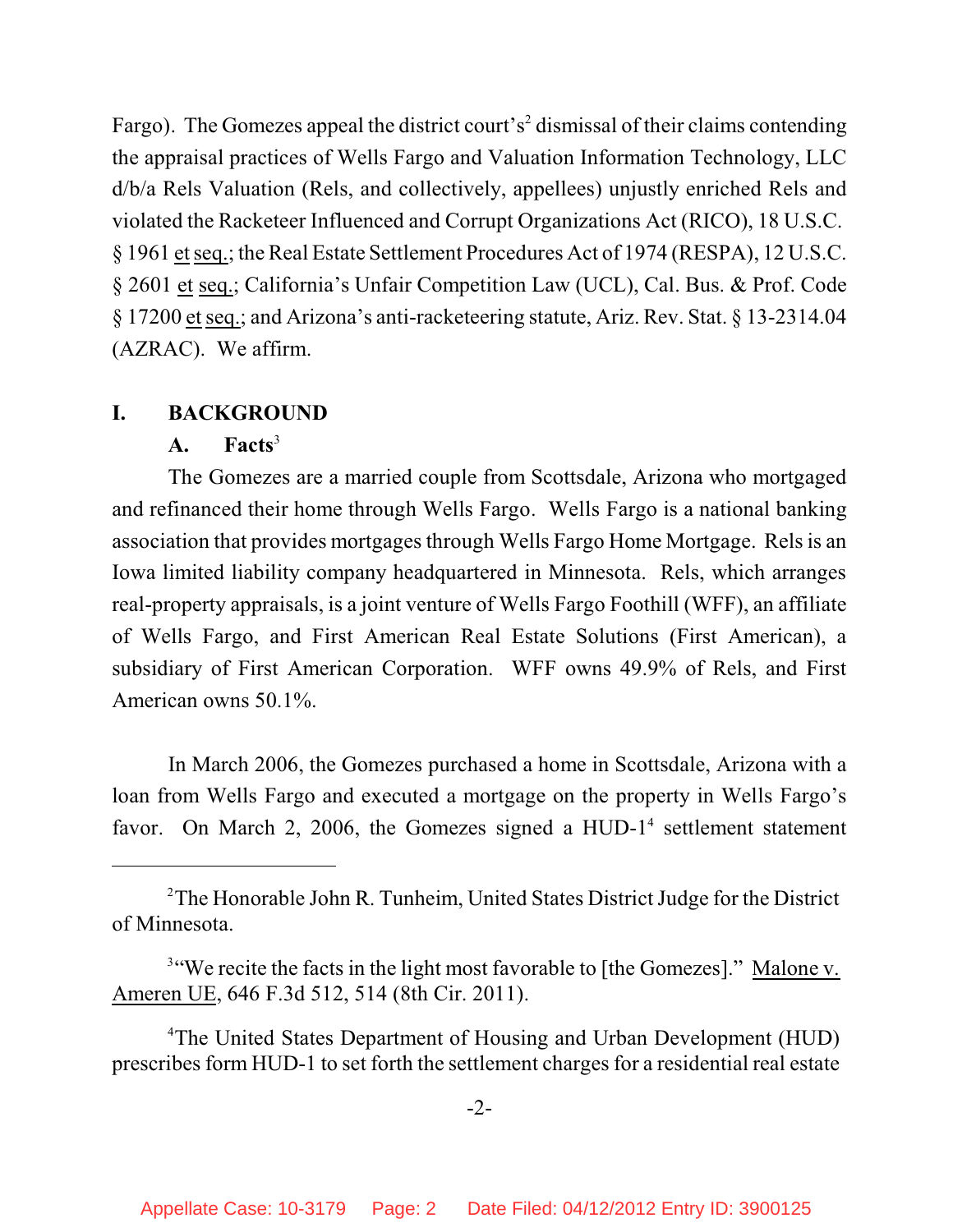disclosing the Gomezes would incur an appraisal fee of \$375, to be paid to Rels as Wells Fargo directed.

On March 1, 2007, the Gomezes refinanced the Scottsdale property through Wells Fargo and executed another mortgage. In connection with that refinancing, Wells Fargo sent the Gomezes a HUD-1 Good Faith Estimate disclosing Wells Fargo had a business relationship with Rels and estimating the appraisal fee would be between \$50 and \$650. On March 5, 2007, the Gomezes signed the HUD-1 settlement statement for the refinancing, which indicated the Gomezes would pay Rels an appraisal fee of \$495.

The Gomezes maintain the settlement statements they received were misleading because they did not disclose Rels would not perform the actual appraisal and that the actual cost of the appraisal would be much less than the amount charged. The Gomezes allege Rels paid the actual appraisers no more than \$200 and "skimmed the difference" at closing.

In what they describe as an "Inflated Appraisal Fee Scheme" between Wells Fargo and Rels, the Gomezes allege "Wells Fargo required [the Gomezes] and [c]lass members to use Rels Valuation, both to reap the significant profits derived from the appraisals on Wells Fargo loans and to control the appraisal process and guarantee that Wells Fargo could close whatever loans it wanted to, irrespective of the actual market values of the properties on which it was lending." The Gomezes describe the scheme as follows.

Wells Fargo sends a good-faith estimate to a prospective borrower, disclosing Wells Fargo will require an appraisal from an approved appraiser. Wells Fargo then specifies Rels, which "contacts independent appraisers to perform the appraisal . . . at

transaction. See 24 C.F.R. § 3500.2(b).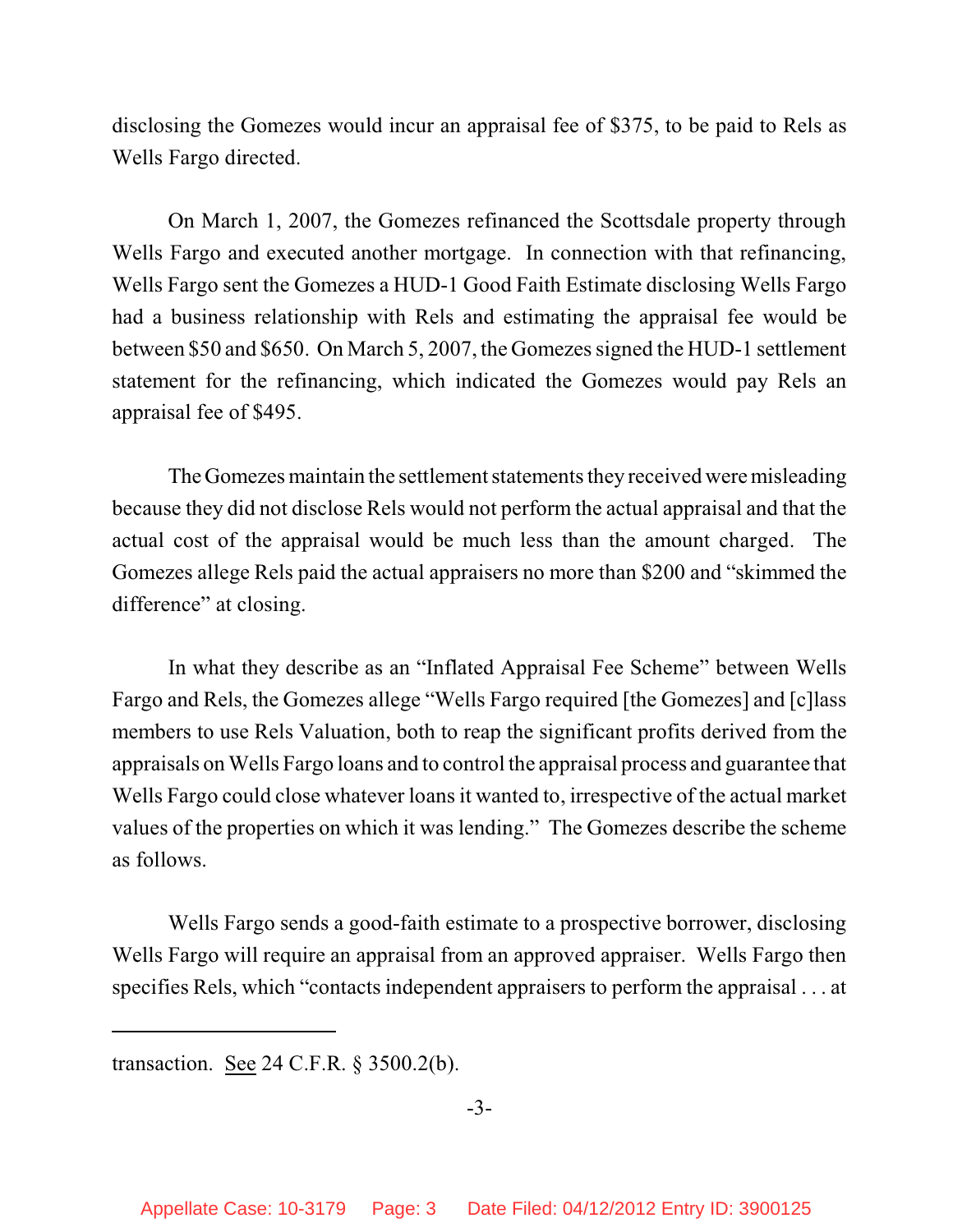a very low rate." Because of Wells Fargo's dominant market position, Rels demands appraisers charge "a reduced fee that is far below the market rates the appraiser had been charging." Some independent appraisers have informed Wells Fargo and Rels the rates are "so low that a proper appraisal cannot be performed," but Wells Fargo "insists on a vastly reduced rate, sacrificing quality for price." If the appraiser refuses to lower its rates, it is removed from Wells Fargo's list of approved appraisers.

Despite requiring appraisers to charge Rels "far under the prevailing market rate," "Rels Valuation does not pass on the reduced appraisal feesto the home buyer." Rather, "Wells Fargo maintain[s] market rates to its borrowers." "While some Wells Fargo customers are told of the affiliated relationship between Wells Fargo and Rels Valuation, none know . . . the appraisal fee set forth on the HUD-1 Settlement Statement" far exceeds the actual cost of the field appraisal. Neither Rels nor Wells Fargo discloses Rels's "markup to the borrower, and Rels Valuation performs no additional appraisal services beyond merely forwarding the appraisal to Wells Fargo or the escrow provider for the transaction."

According to the Gomezes, in exchange for increased referrals, Rels "gives Wells Fargo visibility into the appraisal process and substantial control over the outcome ofthe appraisal." The Gomezes argue Wells Fargo also benefits "through the profits rolled up to the parent company of Wells Fargo and Rels." The Gomezes claim this "scheme" harmed themand the putative class members by causing themto pay too much for appraisals and often depriving them of the benefit of an accurate appraisal.

## **B. Prior Proceedings**

On January 30, 2009, the Gomezes filed a class-action complaint against Wells Fargo and Rels in the United States District Court for the District of Arizona. On March 17, 2009, the Gomezes amended the complaint. See Fed. R. Civ. P. 15(a)(1). On April 20, 2009, with leave of court, the Gomezesfiled a six-count second amended class-action complaint (complaint).

-4-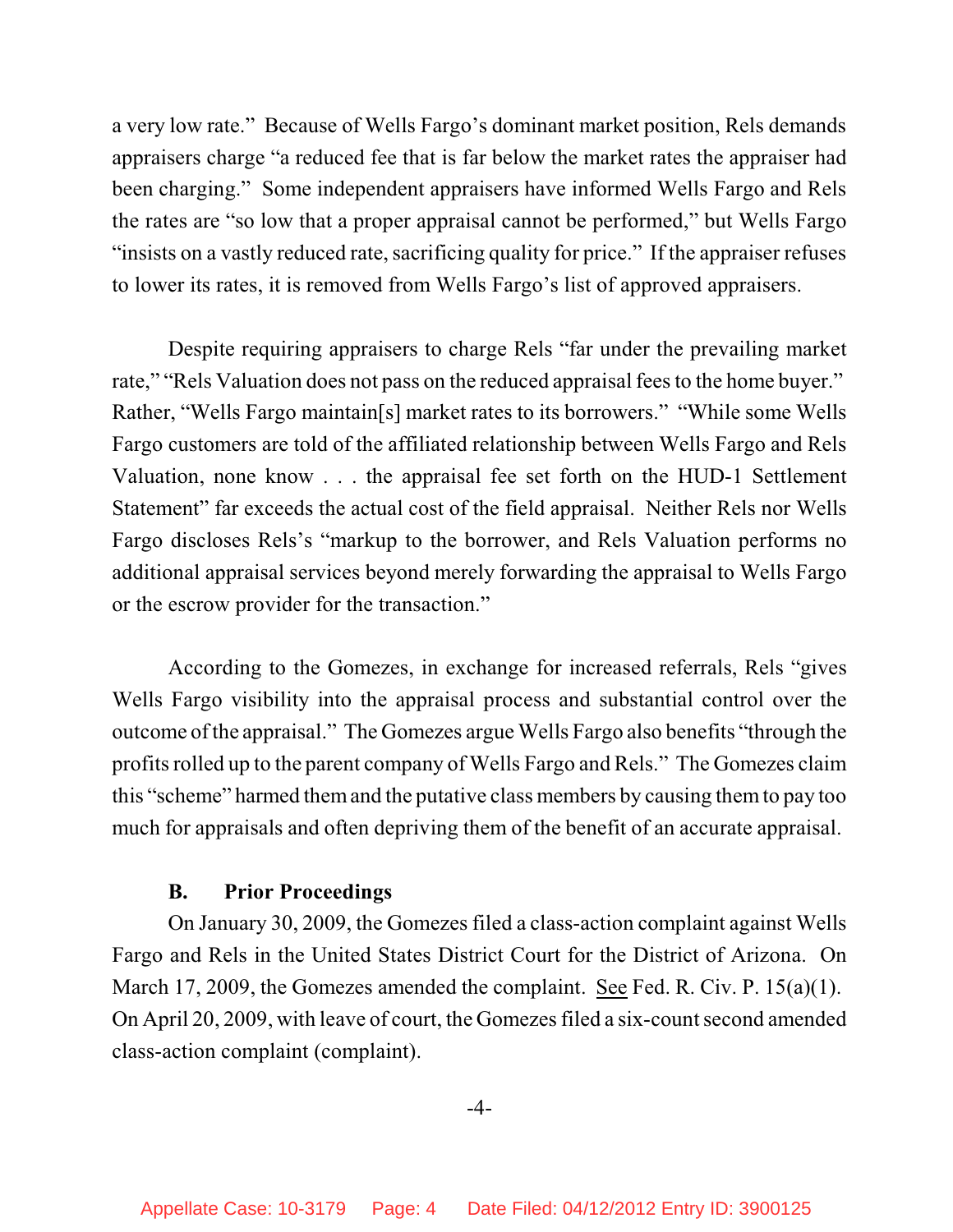In Count I of the complaint, the Gomezes alleged Wells Fargo and Rels engaged in a pattern of racketeering and conspiracy in violation of RICO, 18 U.S.C. § 1962(c) and (d)*.* In Count II, they asserted Rels violated Section 8(b) of RESPA, 12 U.S.C. § 2607(b), by marking up third-party appraisal fees. In Count III, they alleged Wells Fargo and Rels violated Section 8(a) of RESPA, 12 U.S.C. § 2607(a) and (c), because Rels allegedly gave Wells Fargo "control over the appraisal process and results" in exchange for appraisal referrals. In Count IV, they claimed Rels was unjustly enriched by the alleged markup of appraisal fees. In Count V, they alleged Wells Fargo's appraisal practices constituted unfair competition under the UCL. And in Count VI they asserted appellees engaged in a pattern of unlawful racketeering activity in violation of AZRAC.

On May 4, 2009, Wells Fargo and Rels individually moved to dismiss all claims against them pursuant to Fed. R. Civ. P. 12(b)(1), 12(b)(6), and 9(b).The next day, they jointly moved to transfer the case to the District of Minnesota. On July 2, 2009, the Arizona district court granted the appellees' joint motion and transferred the case. In September 2009, Rels and Wells Fargo filed renewed motions to dismiss for lack of subject matter jurisdiction and for failure to state a claim.

On August 30, 2010, the district court granted, with prejudice, Wells Fargo's and Rels's motions to dismiss for failure to state a claim with respect to Counts I, II,  $III<sub>2</sub><sup>5</sup>$  V, and VI. Noting the Gomezes' allegations admitted Wells Fargo charged

<sup>&</sup>lt;sup>5</sup>Appellees challenged the Gomezes' standing under Article III of the United States Constitution to raise a RESPA Section 8(a) claim, but the district court decided the Gomezes had standing "regardless of whether there was an overcharge or whether the cost of the services was otherwise inflated." On June 20, 2011, the Supreme Court of the United States granted certiorari in Edwards v. First Am. Corp., 610 F.3d 514 (9th Cir. 2010), cert. granted in part, U.S. , 131 S. Ct. 3022 (2011), to determine whether a private purchaser of real estate settlement services has Article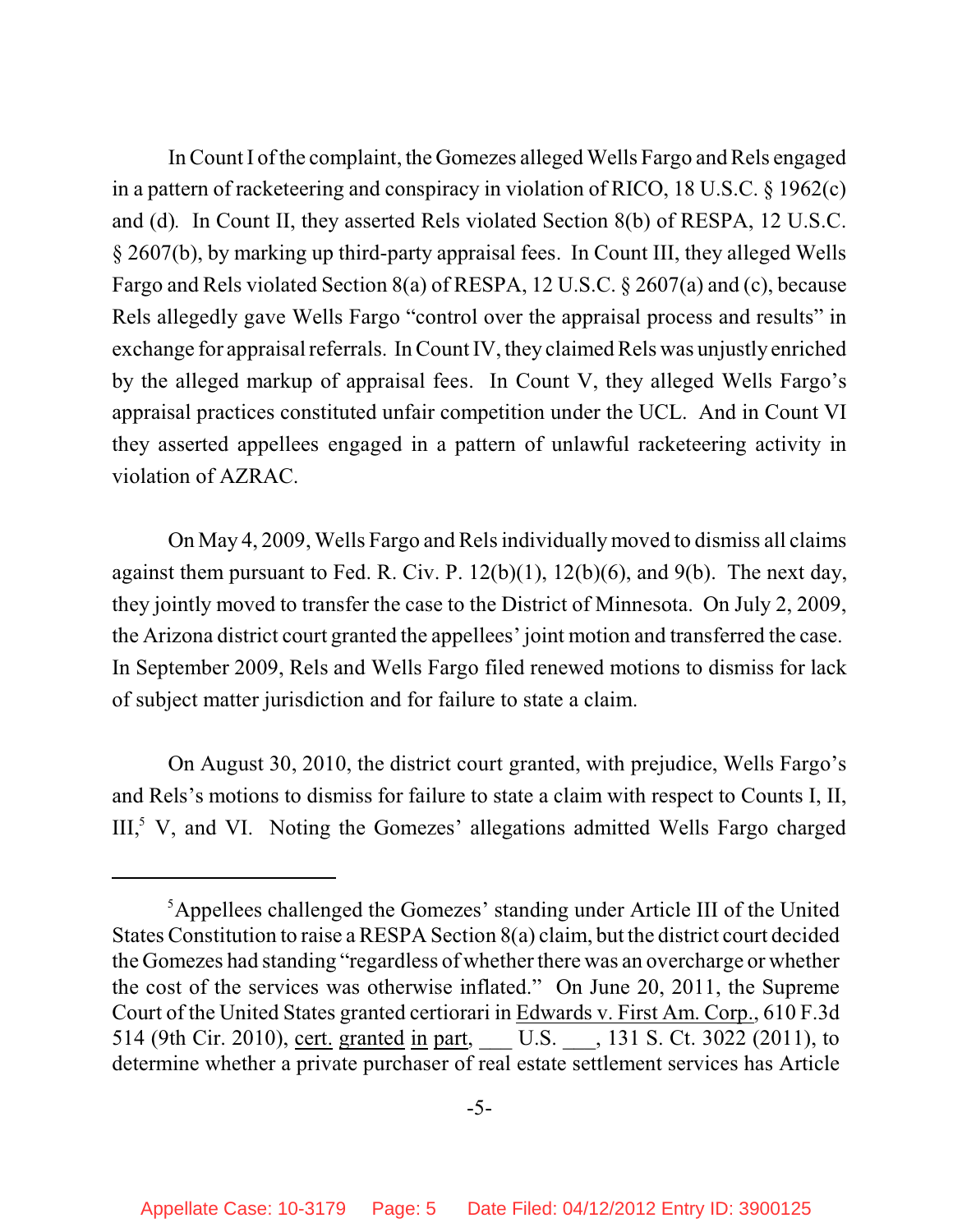borrowers market rates for appraisals, the district court concluded the Gomezes lacked statutory standing under RICO, AZRAC, and the UCL because the Gomezes did not suffer a "concrete financial loss." The district court dismissed the Gomezes' RESPA Section 8(a) claim because the Gomezes failed to show Rels gave Wells Fargo a "thing" of value," and their RESPA Section 8(b) claim because they did not allege unlawful fee splitting. Declining to exercise supplemental jurisdiction over the Gomezes' unjust enrichment claim, the district court dismissed Count IV without prejudice. The Gomezes appeal.

#### **II. DISCUSSION**

## **A. Standard of Review**

We review the district court's dismissal of the Gomezes' complaint de novo, accepting as true the factual allegations contained in the complaint and granting the Gomezes the benefit of all reasonable inferences that can be drawn from those allegations. See Lustgraaf v. Behrens, 619 F.3d 867, 872-73 (8th Cir. 2010). "To survive a motion to dismiss, a complaint must contain sufficient factual matter, accepted as true, to 'state a claim to relief that is plausible on its face.'" Ashcroft v. Iqbal, 556 U.S. 662, 129 S. Ct. 1937, 1949 (2009) (quoting Bell Atl. Corp. v. Twombly, 550 U.S. 544, 570 (2007)). "A claim has facial plausibility when the plaintiff pleads factual content that allows the court to draw the reasonable inference that the defendant is liable for the misconduct alleged." Id.

## **B. RICO and AZRAC**

"Section 1962 of the RICO Act makes it 'unlawful for any person employed by or associated with any enterprise engaged in, or the activities of which affect,

III standing in the absence of a "claim that the alleged violation affected the price, quality, or other characteristics of the settlement services provided." Because appellees do not challenge the district court's ruling and there is no dispute the Gomezes allege an overcharge, we need not delay disposition of this case.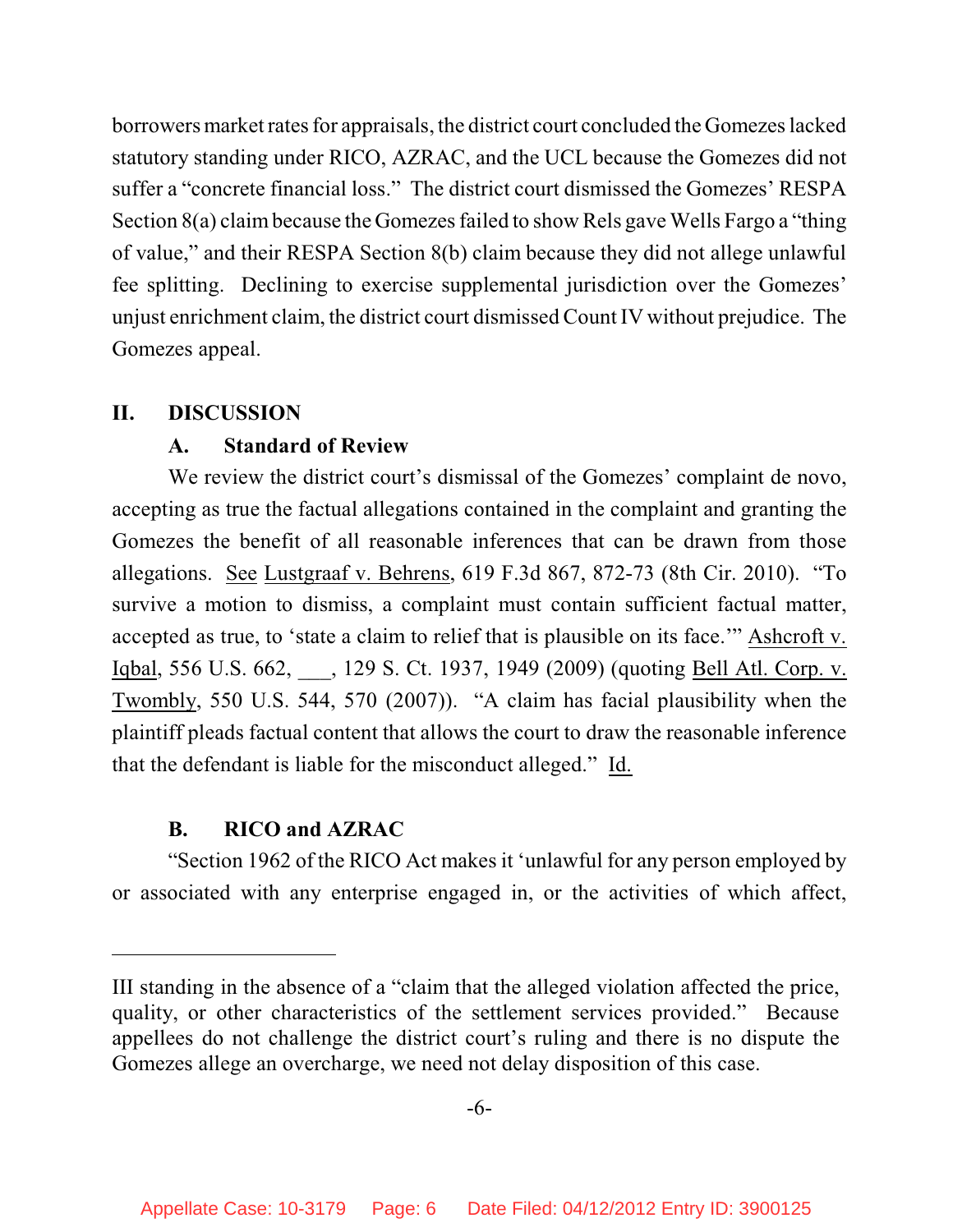interstate or foreign commerce, to conduct or participate, directly or indirectly, in the conduct of such enterprise's affairs through a pattern of racketeering activity.'" Nitro Distrib., Inc. v. Alticor, Inc., 565 F.3d 417, 428 (8th Cir. 2009) (quoting 18 U.S.C. § 1962(c)). "Any person injured in his business or property by reason of a violation of [§ 1962] may sue therefor" in federal court and recover treble damages. 18 U.S.C. § 1964(c). Similarly, AZRAC authorizes suit by "[a] person who sustains reasonably foreseeable injury to his person, business or property by a pattern of racketeering activity."<sup>6</sup> Ariz. Rev. Stat. § 13-2314.04(A), (T).

"To have standing to make a RICO claim, a party must have 1) sustained an injury to business or property 2) that was caused by a RICO violation." Asa-Brandt, Inc. v. ADM Investor Servs., Inc., 344 F.3d 738, 752 (8th Cir. 2003). "[A] showing of injury requires proof of concrete financial loss, and not mere injury to a valuable intangible property interest." Regions Bank v. J.R. Oil Co., LLC, 387 F.3d 721, 728 (8th Cir. 2004) (quoting Steele v. Hosp. Corp. of Am., 36 F.3d 69, 70 (9th Cir. 1994) (internal quotation marks omitted)).

Applying these standards to the Gomezes' complaint, the district court determined the Gomezes lacked standing under RICO and AZRAC because "the alleged RICO violations did not cause the Gomezes to suffer any 'concrete financial loss.'" Noting "[t]he complaint concedes that 'Wells Fargo maintained **market rates**

<sup>&</sup>lt;sup>6</sup>The Gomezes do not dispute the district court's conclusion the Gomezes conceded "that there is no substantive difference between the Arizona [AZRAC] and federal RICO standing requirements." Like the district court, we analyze those claims together. See Rosier v. First Fin. Capital Corp., 889 P.2d 11, 15 (Ariz. Ct. App. 1994) (interpreting AZRAC consistent with RICO because the Arizona "legislature patterned [AZRAC] after the federal RICO statute").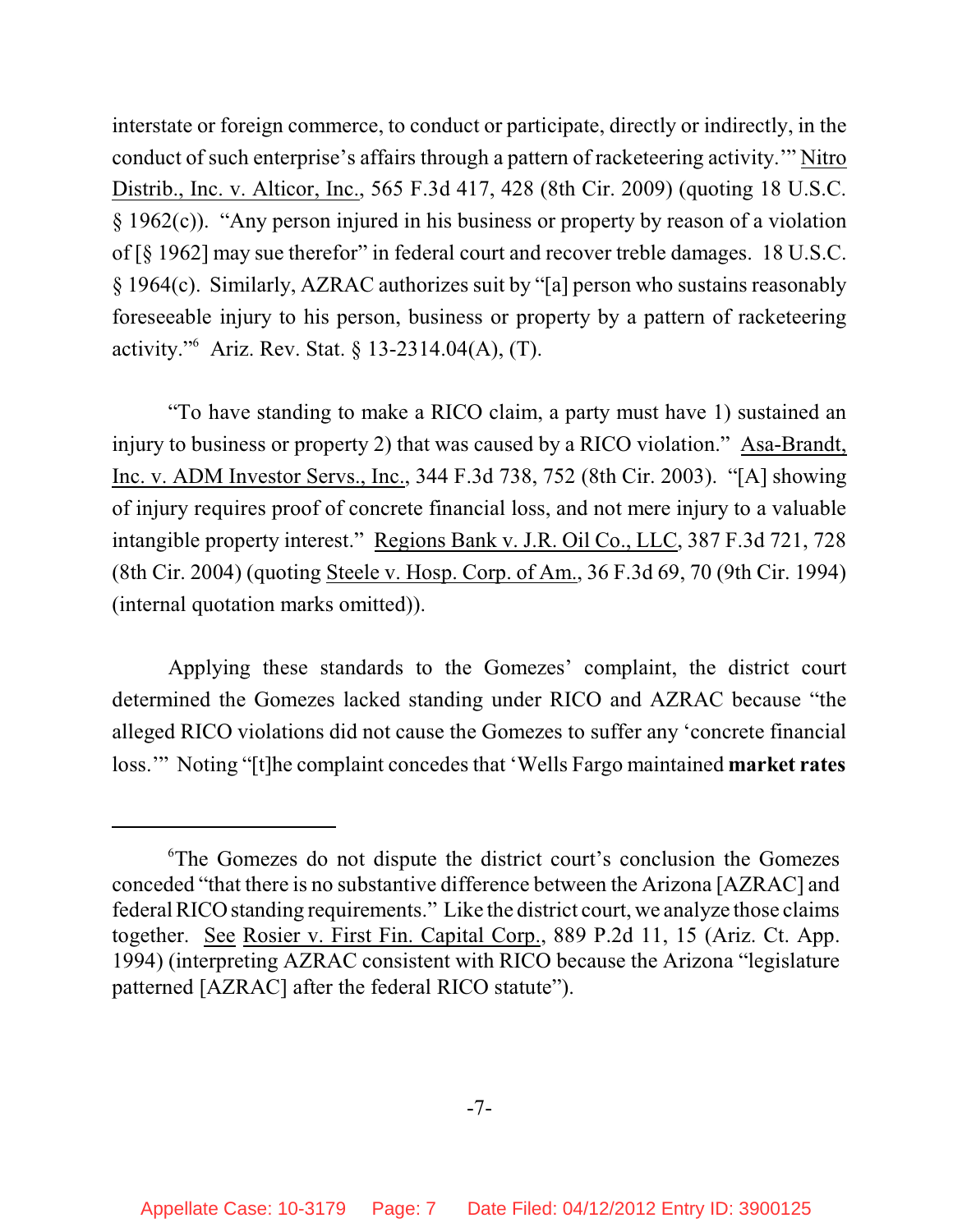to its borrowers,'" the district court determined the Gomezes "would have been in the same [financial] position in the absence of the alleged RICO violations."

The Gomezes assert they "adequately allege[d] several grounds that support their standing under RICO even if [Wells Fargo] 'maintained market rates to its borrowers for appraisals.'" We disagree.

The Gomezes first argue appellees violated RICO "by deceptively convincing [the Gomezes] that the \$495 paid to Rels was the actual cost of the appraisal when the actual cost was \$200 or less" and not passing on the reduced rate or disclosing the markup to the borrower. According to the Gomezes, their "damages are measured by the amount by which [the appellees] marked up their appraisal fee, regardless of 'fair market value."

In support of this theory of RICO liability, the Gomezes rely on Potomac Elec. Power Co. v. Elec. Motor and Supply, Inc., 262 F.3d 260, 265 (4th Cir. 2001), in which the Fourth Circuit stated,

If a party specifically bargains for a service, is told that the service has been performed, is charged for the service, and does not in fact receive the service, it is not appropriate for courts to inquire into whether the service "really" had value as a precondition to finding that injury to business or property has occurred. See Hellenic Lines, Ltd. v. O'Hearn, 523 F. Supp. 244, 248 (S.D.N.Y. 1981) (stating that RICO injury is proved where a company demonstrated that "padded" bills resulted in payment for services not rendered).

The Gomezes assert they "paid a padded bill for appraisal services and, therefore, have standing under RICO."

The Gomezes' reliance on Potomac and Hellenic is misplaced. As the district court noted, neither case is persuasive because the plaintiffs in those cases "alleg[ed]

-8-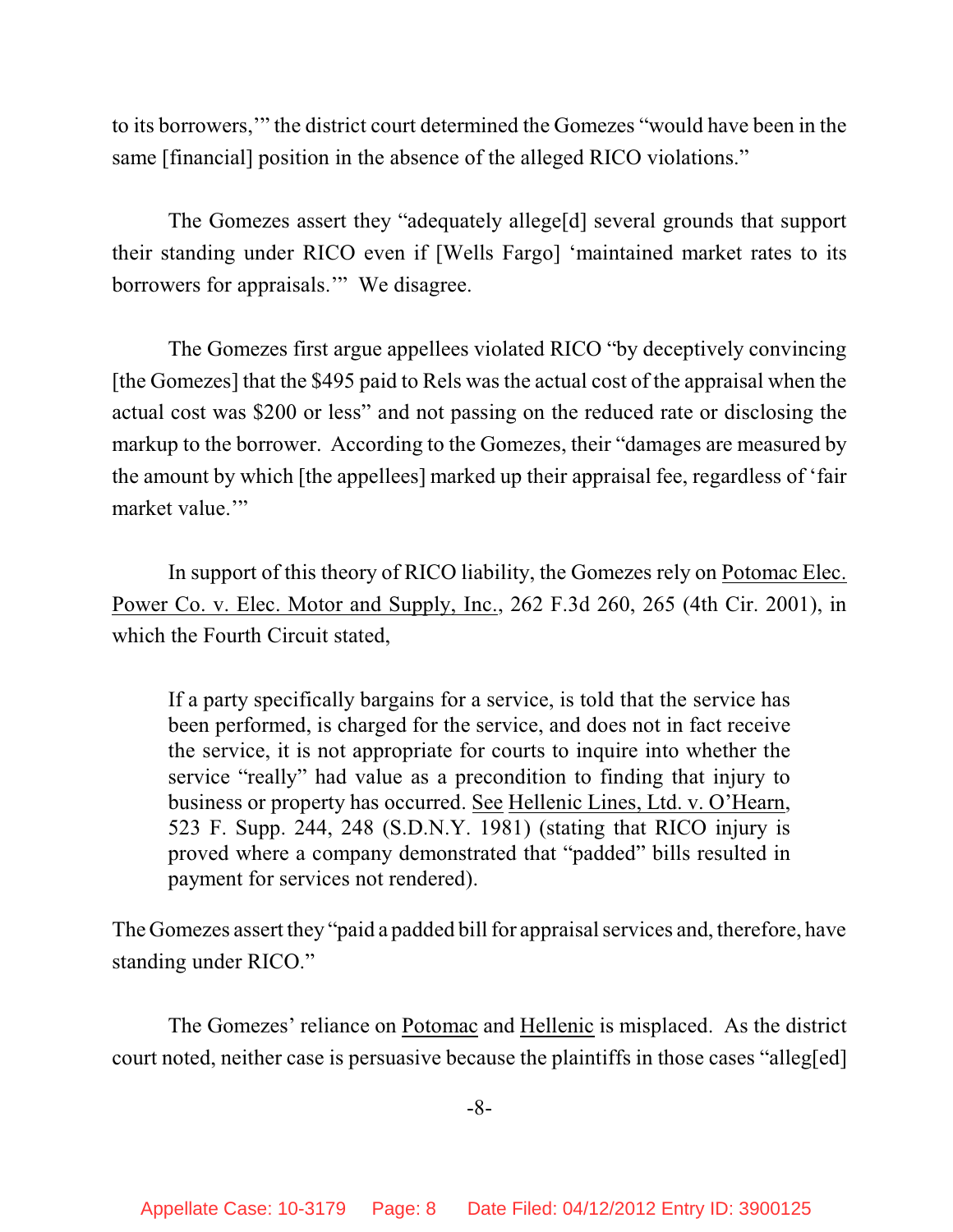that they paid for services they did not receive." In contrast, the Gomezes admit they received appraisal services and paid market rates for those services. The Gomezes simply fail to allege a concrete financial loss as required by RICO and AZRAC.

The Gomezes next argue their "general allegations about market value are irrelevant" because "the fair market value of the appraisals at issue is measured by the actual amounts paid by Rels to the appraisers." The Gomezes contend they were harmed when appellees "reset the market to the level that [appellees] paid the appraisers but charged [the Gomezes] far in excess of that new market rate."

We decline the Gomezes' invitation to ignore the factual allegations in the complaint in favor of a flawed method of determining fair market value belatedly conceived in an attempt to avoid dismissal. By focusing exclusively on one part of the appraisal process—the field work—the Gomezes' suggested method completely ignores the appraisal management services the Gomezes admit Rels provided. More importantly, the market rate that matters for determining whether the Gomezes suffered a concrete financial loss is the market rate charged to borrowers, which the Gomezes admit did not change as a result of the challenged practices.

Finally, the Gomezes contend they suffered a financial loss because "they did not receive an appraisal worth the apparent market value for a valid, independent appraisal." This argument is unpersuasive. The Gomezes fail to articulate any defect in their appraisals or any direct financial harm they suffered as a result of the appraisals performed on their property. As Rels points out, the primary purpose of an appraisal is to protect the lender's interests by ensuring the value of the collateral is sufficient to secure the loan. See 12 U.S.C. § 2607(c) (allowing for "a real estate appraiser chosen by the lender to represent the lender's interest in a real estate transaction").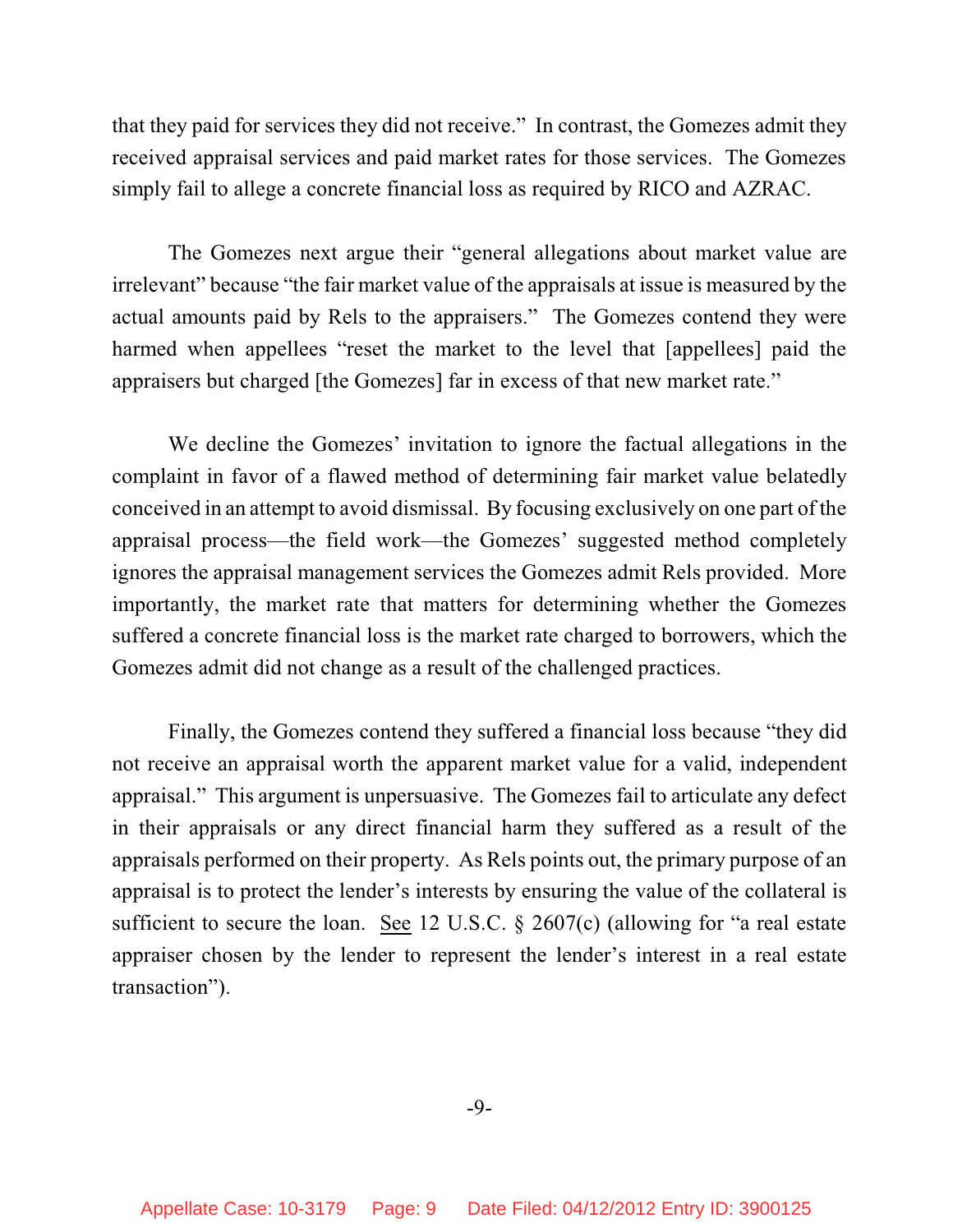Because the Gomezes did not plausibly allege a concrete financial loss caused by a RICO violation, the district court did not err in concluding they lacked standing under RICO and AZRAC. See Brennan v. Chestnut, 973 F.2d 644, 648 (8th Cir. 1992) ("A RICO plaintiff has standing only if injured in his business or property.").

#### **C. UCL Claim**

The Gomezes allege Wells Fargo's appraisal process violates the UCL. "The UCL's purpose is to protect both consumers and competitors by promoting fair competition in commercial markets for goods and services." Kasky v. Nike, Inc., 45 P.3d 243, 249 (Cal. 2002). A plaintiff has standing to enforce the UCL only if the plaintiff has "suffered injury in fact and has lost money or property as a result of such unfair competition." Palmer v. Stassinos, 419 F. Supp. 2d 1151, 1154 (N.D. Cal. 2005) (quoting Cal. Bus. & Prof. Code § 17204) (internal quotation marks omitted).

The Gomezes claim they have standing to assert their claim Wells Fargo violated the UCL by charging more than the actual cost of the appraisal regardless of the appraisal's market value. In support, the Gomezes rely on McKell v. Wash. Mut., Inc., 49 Cal. Rptr. 3d 227, 241 (Cal. Ct. App. 2006), in which the plaintiffs alleged a lender led its borrowers to believe the lender was charging the borrowers for the cost of certain third-party mortgage services, "when in reality it [was] charging them substantially in excess of such costs." The state appellate court decided the plaintiffs sufficiently "alleged unfair business practices within the meaning of the UCL," id., and "stated a UCL cause of action for unlawful business practices based on violation of RESPA," id. at 252-53.

McKell fails to support the Gomezes' argument for two reasons. First, the court in McKell did not consider the question of standing, and the case has no persuasive value for that issue. See San Diego Gas & Elec. Co. v. Superior Court, 920 P.2d 669, 699 (Cal. 1996) (explaining "[c]ases are not authority, of course, for issues not raised and resolved").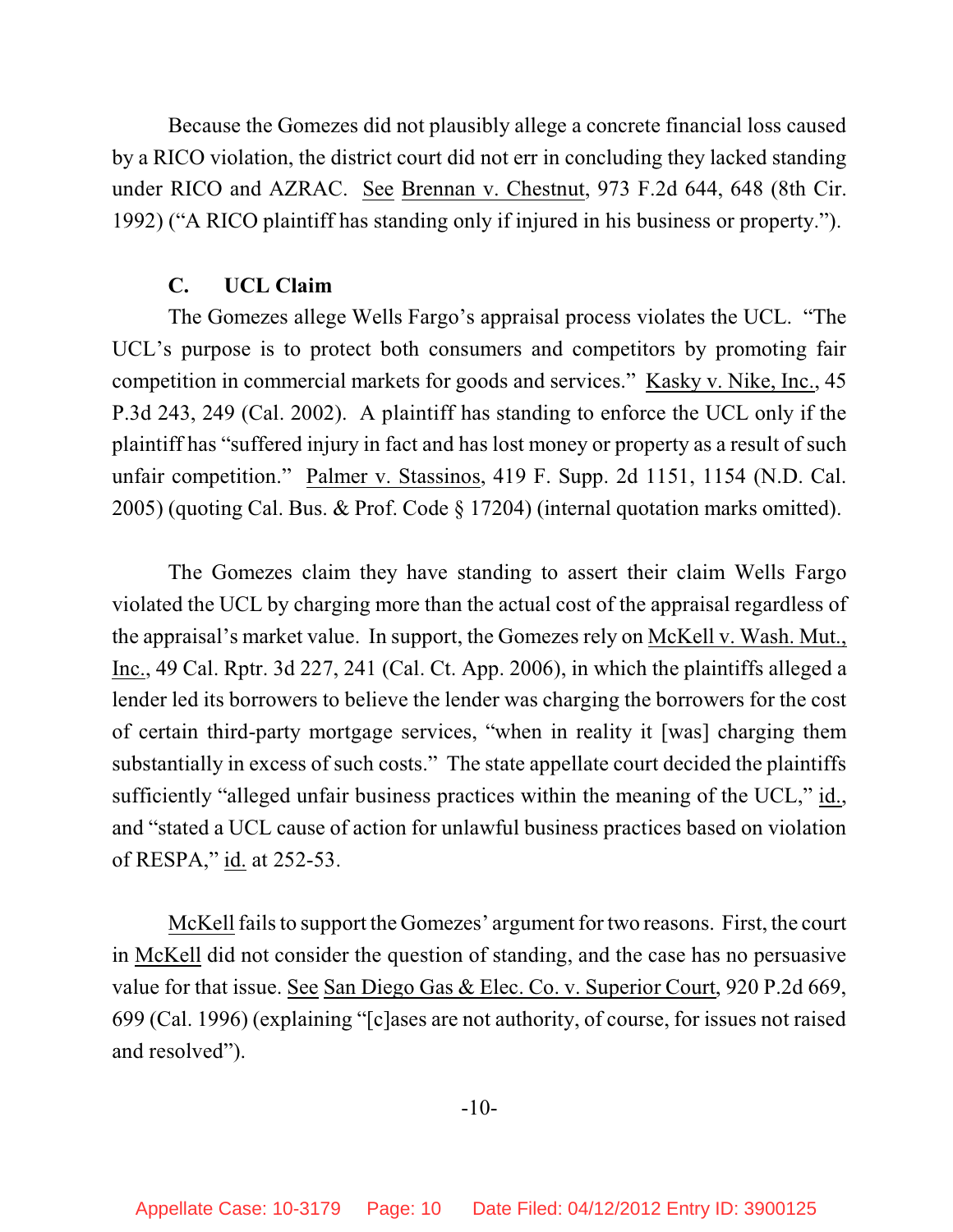Second, unlike the Gomezes, the plaintiffs in McKell alleged the lender overcharged borrowers for mortgage services by charging the borrower more for those services than the lender paid the third-party service provider. See McKell, 49 Cal. Rptr. 3d at 234. There is no such allegation here. The Gomezes admit Wells Fargo charged them market rates for appraisal services as disclosed on the settlement statements. In light of that admission, we agree with the district court that "the complaint cannot plausibly allege that the Gomezes 'lost money or property' as a result of Wells Fargo's conduct." The district court's dismissal was correct.

## **D. RESPA Section 8(a)**

The Gomezes contend the "district court erroneously dismissed [the Gomezes'] claim under Section 8(a) of RESPA, 12 U.S.C. § 2607(a), on the ground that [the Gomezes] failed to allege that Wells Fargo received a 'thing of value' from Rels in exchange for referring work to it." Section 8(a) provides:

No person shall give and no person shall accept any fee, kickback, or thing of value pursuant to any agreement or understanding, oral or otherwise, that business incident to or a part of a real estate settlement service involving a federally related mortgage loan shall be referred to any person.

"[T]he term 'thing of value' includes any payment, advance, funds, loan, service, or other consideration." 12 U.S.C. § 2602(2). The regulations further define the term broadly to include

without limitation, monies, things, discounts, salaries, commissions, fees, duplicate payments of a charge, stock, dividends, distributions of partnership profits, franchise royalties, credits representing monies that may be paid at a future date, the opportunity to participate in a money-making program, retained or increased earnings, increased equity in a parent or subsidiary entity, special bank deposits or accounts, special or unusual banking terms, services of all types at special or free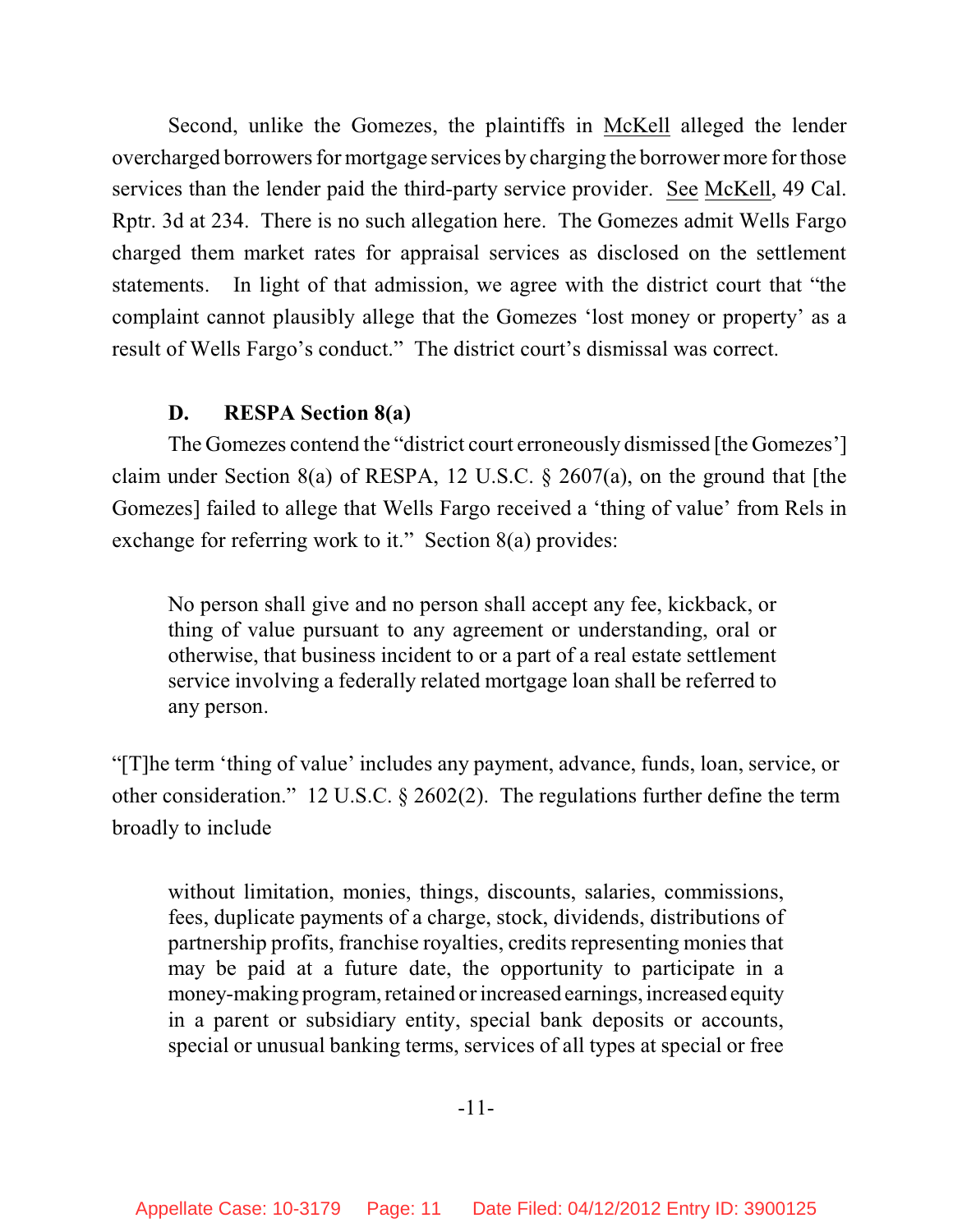rates, sales or rentals at special prices or rates, lease or rental payments based in whole or in part on the amount of business referred, trips and payment of another person's expenses, or reduction in credit against an existing obligation.

#### 24 C.F.R. § 3500.14(d).

The Gomezes allege Wells Fargo "violates RESPA's prohibition on referral fees because it gets a thing of value—*i.e.*, control of the appraisal process and outcome" "[a]s a *quid pro quo* exchange for the referral from Wells Fargo to Rels." Appellees contend the Gomezes' allegations of "control of the appraisal process and results" are too different in kind from the kickbacks and fees listed in the statutory and regulatory definitions to constitute a thing of value.

The Gomezes' failure to provide support for their novel definition of the term "thing of value" suggests it is too broad. But even if we assume control of the appraisal results could be a thing of value for purposes of a RESPA Section 8(a) violation, the Gomezes' vague allegations fail plausibly to allege Rels provided Wells Fargo such improper control. Although the Gomezes' argument is predicated on Rels giving Wells Fargo control over the appraisal results, the Gomezes repeatedly emphasize Rels did not perform the appraisals. Instead, the Gomezes allege Rels "performed no work and provided no appraisal services toward completion of the Gomezes' appraisal."

The Gomezes fail to explain how Rels abdicated control or improperly manipulated appraisals for Wells Fargo's benefit in exchange for referrals when, "[i]n fact, Rels Valuation does not appraise properties and did not appraise the Gomezes' property. Instead, Rels Valuation hired an appraiser on its approved list" and "merely forward[ed] the appraisal to Wells Fargo or the escrow provider." Notwithstanding the Gomezes' bald allegations of collusion, the Gomezes do not plausibly allege either Rels or Wells Fargo made any effort to influence or manipulate improperly the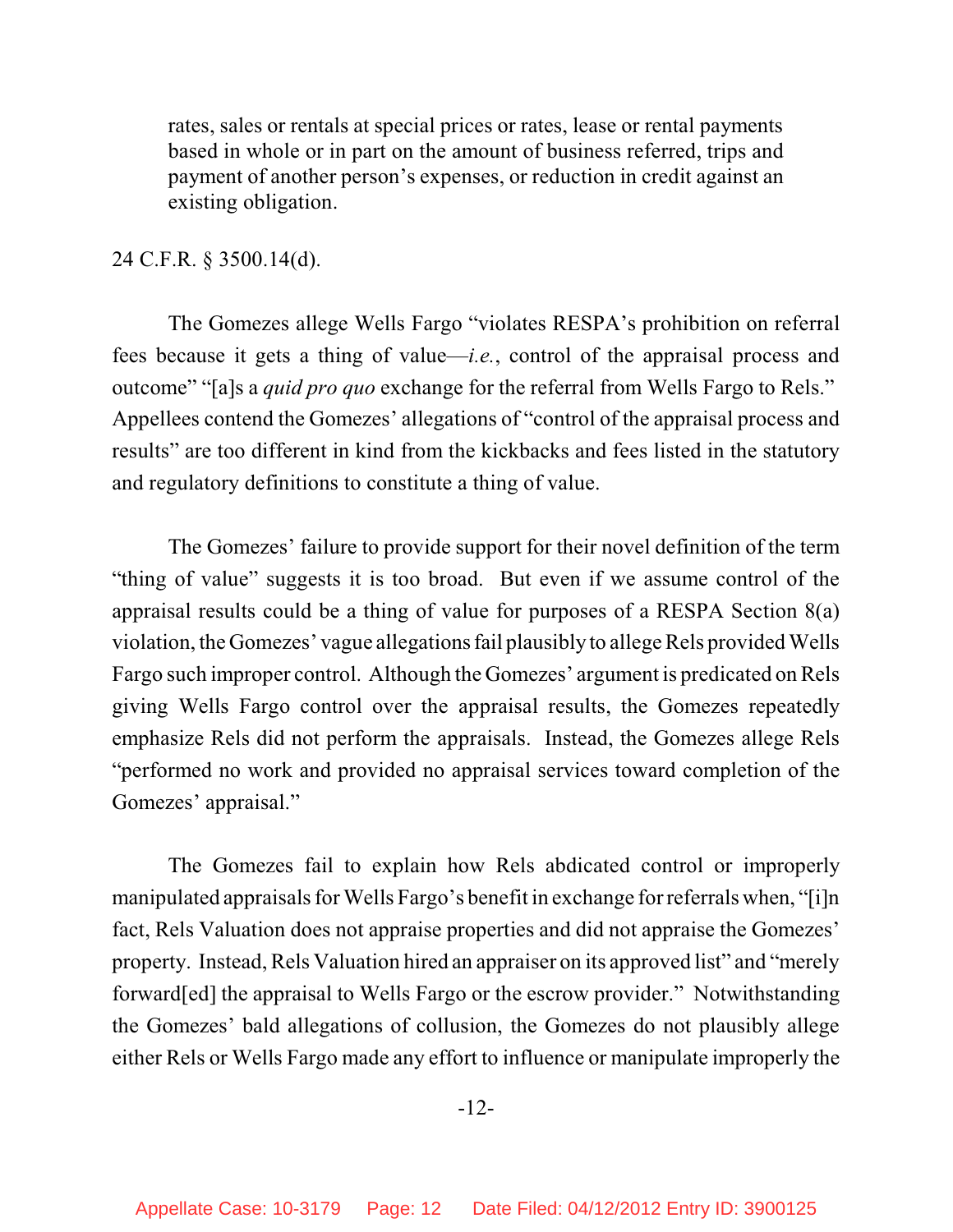results of appraisals performed by admittedly "independent [third-party] appraisers." Nor do the Gomezes articulate any specific benefit Wells Fargo purportedly received by controlling the results of the appraisals performed on their property, much less that Wells Fargo manipulated the appraisals to obtain such an improper benefit to the detriment of the Gomezes.

Even if Rels actually completed the appraisals, the Gomezes would have to allege more than the mere fact of a referral and the possibility of improper control to sustain a claim under Section 8(a). Section 2607(c) allows Wells Fargo to choose a "real estate appraiser . . . to represent [Wells Fargo's] interest in a real estate transaction." Under the Gomezes' interpretation of 12 U.S.C. § 2602(2), a plaintiff could, simply by making vague allegations of improper control, maintain a Section 8(a) claim any time a lender exercises its statutory right to choose an appraiser or appraisal management company. Such an interpretation is not consistent with Twombly. See Iqbal, 556 U.S. at \_\_\_, 129 S. Ct. at 1949 ("The plausibility standard . . . asks for more than a sheer possibility that a defendant has acted unlawfully.").

# **E. RESPA Section 8(b)**

The Gomezes contend the district court erred in deciding they failed to allege Rels engaged in fee splitting in violation of Section 8(b) of RESPA, 12 U.S.C. § 2607(b). Section 8(b) states:

No person shall give and no person shall accept any portion, split, or percentage of any charge made or received for the rendering of a real estate settlement service in connection with a transaction involving a federally related mortgage loan other than for services actually performed.

In the complaint, the Gomezes allege Rels violated Section 8(b) by "receiving a portion, split and percentage of a fee for the rendering of a real estate settlement service other than for services actually performed" "[b]y charging appraisal fees in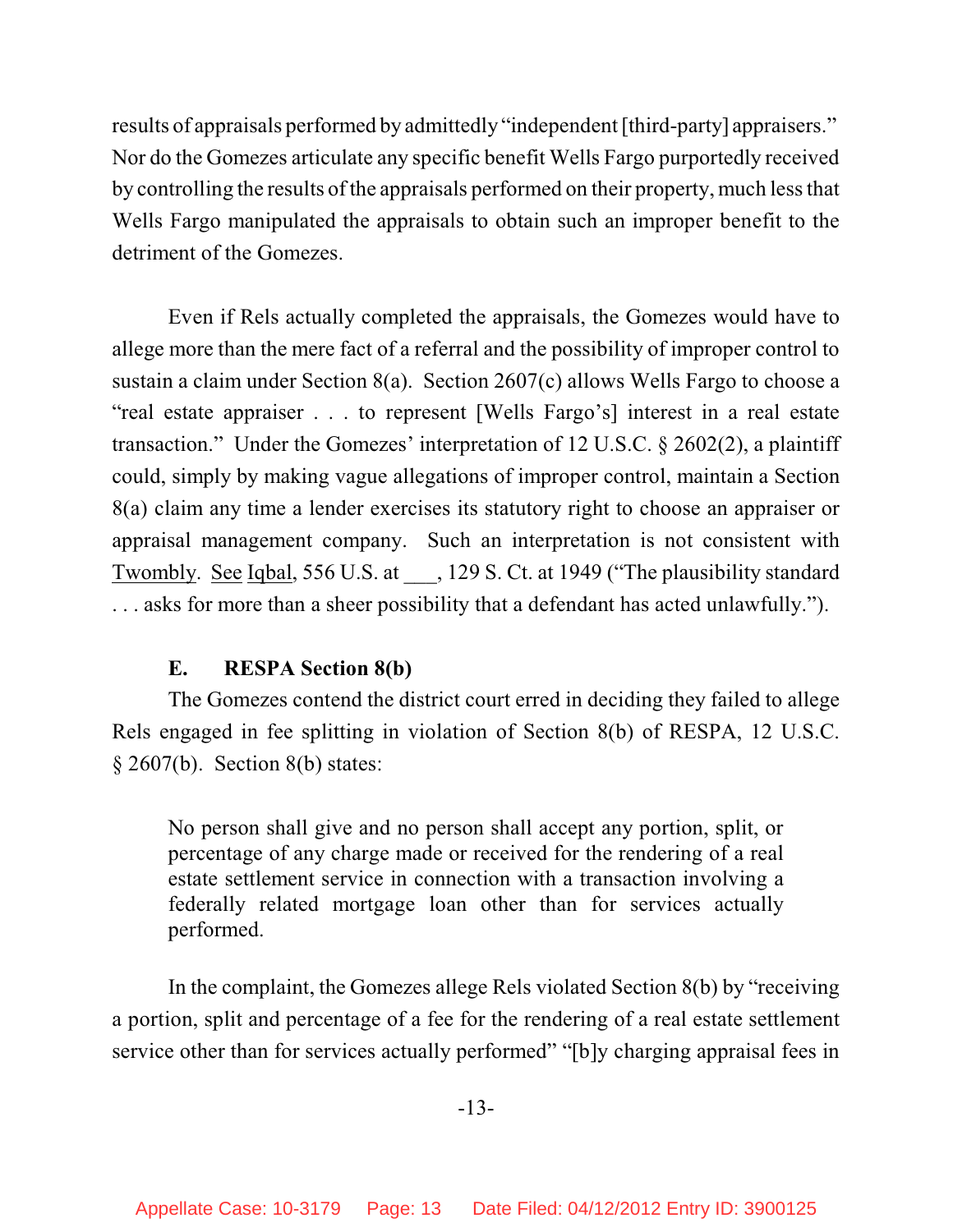transactions in which [Rels] ha[s] not performed the appraisal which are far in excess of the actual cost of the appraisal charged by a third party." We agree with the district court that this claim is foreclosed by our decision in Haug v. Bank of Am., N.A., 317 F.3d 832 (8th Cir. 2003).

In Haug, we held "Section 8(b) is an anti-kickback provision that unambiguously requires at least two parties to share a settlement fee in order to violate the statute." Id. at 836. As such, the Haugs' allegation that the bank charged them "more for certain services than [the lender] paid for them" did not state a claim because "an overcharge, standing alone, does not violate Section 8(b) of RESPA." Id. The result is the same here. Broadly construed, the complaint alleges an improper markup or simple overcharge, not fee splitting. Such allegations do not support a Section 8(b) claim under our controlling precedent.<sup>7</sup> See Haug, 317 F.3d at 840 (holding "the plain language of Section  $8(b)$  requires plaintiffs to plead facts showing that the defendant illegally shared fees with a third party").

The Gomezes' belated theory of fee splitting also fails. The Gomezes' allegations of a Section 8(b) violation in Count II focus exclusively on Rels's *receipt* of purportedly excessive appraisal fees. In resisting Rels's motion to dismiss based upon our holding in Haug, the Gomezes argued for the first time "the Wells Fargo entities share in the illegal fees by virtue of their ownership interest in Rels. This sharing of fees falls within the plain language of [S]ection 8(b)." The only support

<sup>&</sup>lt;sup>7</sup>The Supreme Court has granted certiorari in Freeman v. Quicken Loans, Inc., 626 F.3d 799, 802 (5th Cir. 2010), cert. granted, \_\_\_ U.S. \_\_\_, 132 S. Ct. (2011), to determine "[w]hether Section 8(b) of RESPA prohibits a real estate settlement services provider from charging an unearned fee only if the fee is divided between two or more parties." The case should resolve a split between the Eighth, Seventh, Fourth and now the Fifth Circuits, all of which have held a fee must be divided with a third party to be actionable, and the Second, Third, and Eleventh Circuits (as well as HUD) which opine a charge involving only one party may violate Section 8(b).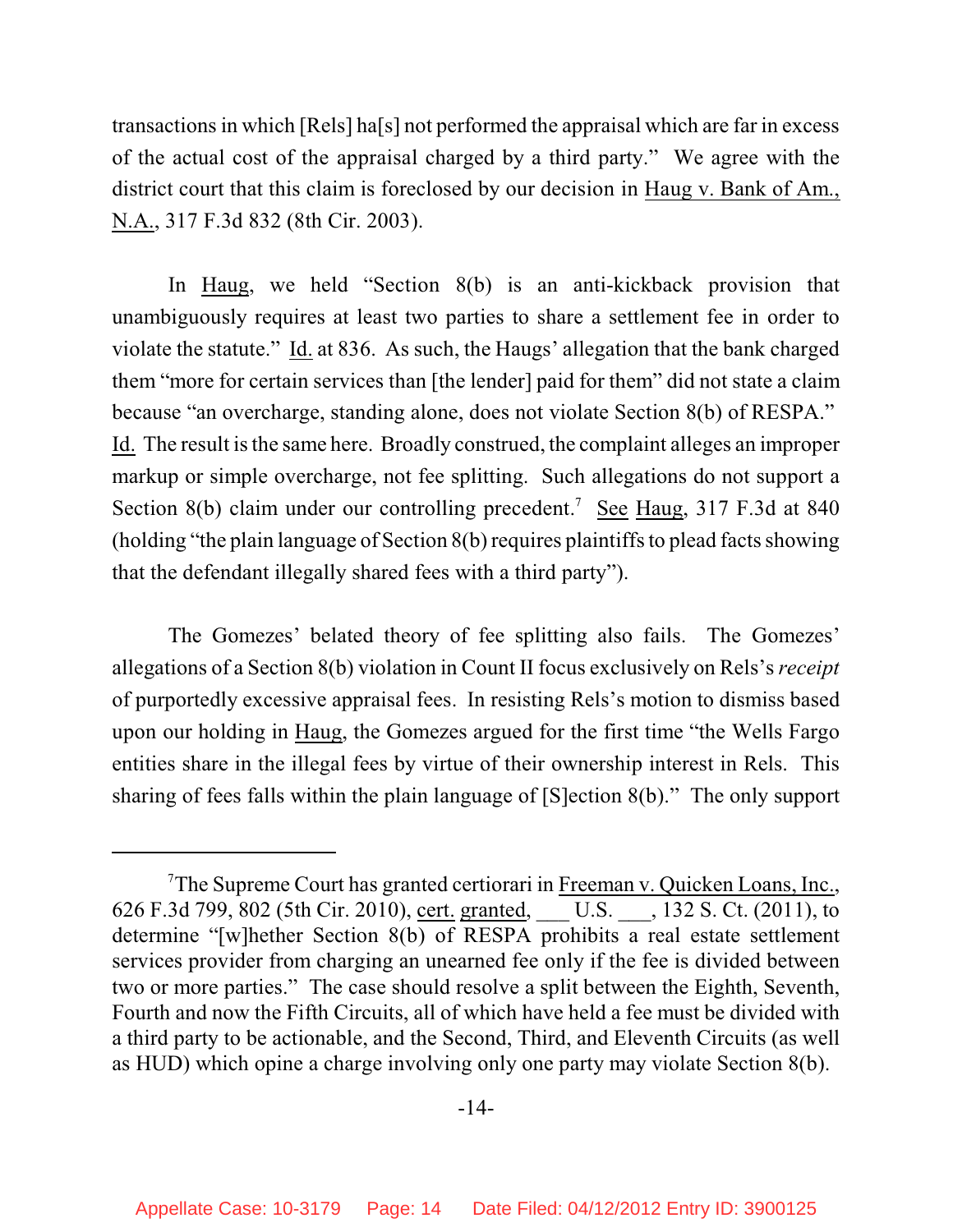the Gomezes could muster for their alternative theory of liability was one general allegation in a section of the complaint labeled "Parties" that alleged Rels "is a joint venture between First American Real Estate Solutions, a subsidiary of First American Corporation, and Wells Fargo Foothill, a subsidiary of Wells Fargo & Co., the parent of Wells Fargo Bank."

Federal Rule of Civil Procedure 8(a)(2), which sets forth the general rules of pleading, requires "a short and plain statement of the claim showing that the pleader is entitled to relief." "Each allegation must be simple, concise, and direct." Fed. R. Civ. P. 8(d)(1). This short and plain statement must "provide the defendant with 'fair notice of what the plaintiff's claim is and the grounds upon which it rests.'" Eckert v. Titan Tire Corp., 514 F.3d 801, 806 (8th Cir. 2008) (quoting Conley v. Gibson, 355 U.S. 41, 47 (1957)).

The district court found the complaint did "not allege or even suggest [the Gomezes' alternative] theory of fee-splitting." We agree. "Without some factual allegation in the complaint, it is hard to see how a claimant could satisfy the requirement of providing not only 'fair notice' of the nature of the claim, but also 'grounds' on which the claim rests." Twombly, 550 U.S. at 556 n.3. Because the complaint failed to plead sufficient facts to give Rels fair notice of the Gomezes' fee splitting theory and did not contain a simple, concise, and direct statement of the alternative grounds the Gomezes asserted to resist dismissal of their RESPA Section 8(b) claim, the district court did not err in dismissing that claim.

## **F. Leave to Amend Complaint**

We also reject the Gomezes' assertion that the district court erred in dismissing their claims with prejudice rather than sua sponte allowing the Gomezes leave to amend the complaint a third time. See Fed. R. Civ. P. 15. "A district court does not abuse its discretion in failing to invite an amended complaint when plaintiff has not moved to amend and submitted a proposed amended pleading." Drobnak v. Andersen